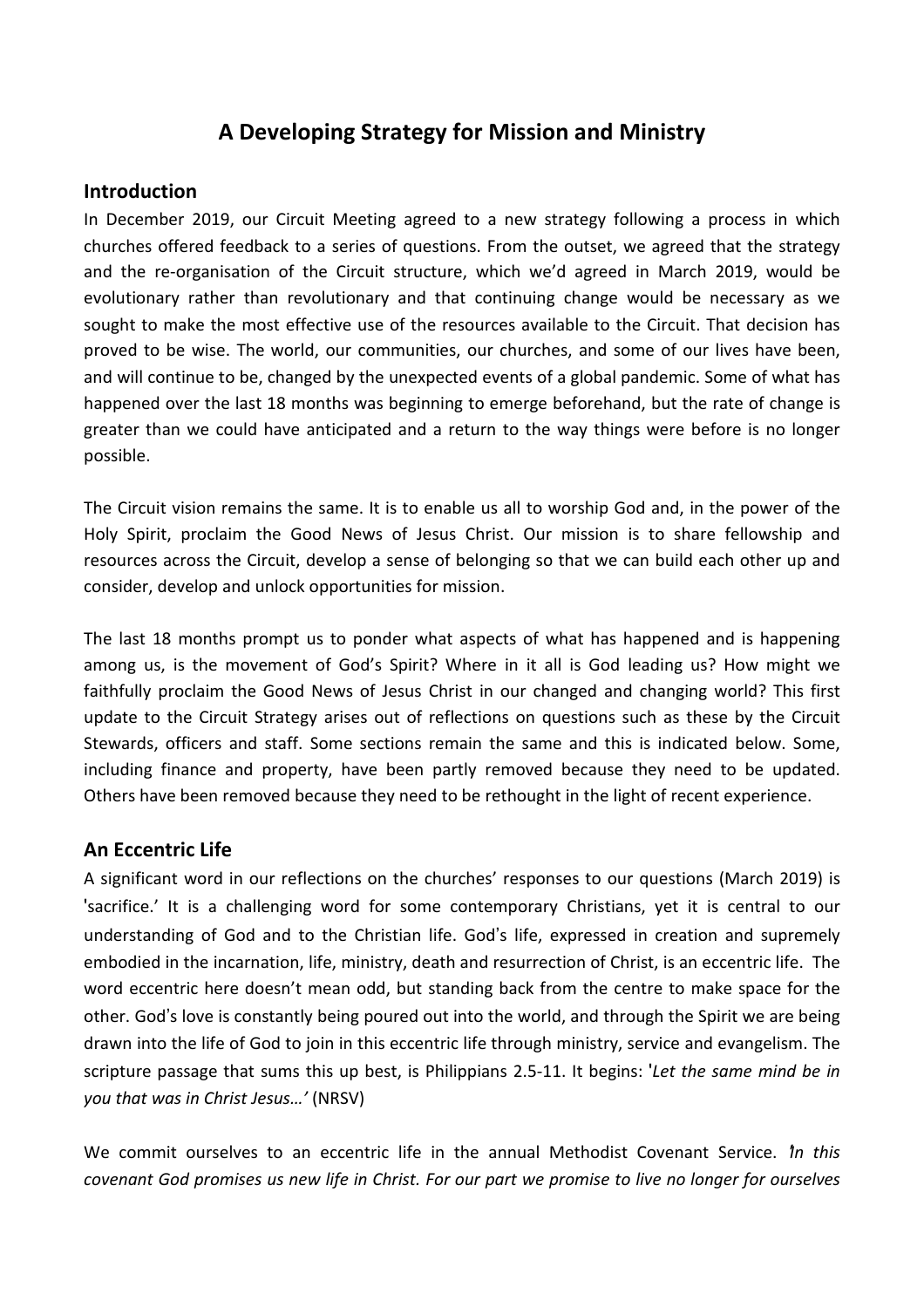*but for Christ.'* The promise we make is made in the covenant prayer, in which we '*willingly offer all I have and am to serve you, as and where you choose.'* (The traditional version says '*I freely and wholeheartedly yield all things to your pleasure and disposal.'*) <sup>1</sup> We renew this commitment regularly when we share in communion where the word sacrifice is more usually used '*In union with Christ*'*s offering for us, we offer ourselves as a holy and living sacrifice.'*<sup>2</sup>

What this means in practical terms, is different for each of us, though the Methodist Church has recently put some shape around what that might look like for Methodists and it is now on our membership ticket alongside Our Calling.



This eccentric, sacrificial way of life, extends beyond our individual Christian lives. It is the calling of the Church, from local churches, to the whole Connexion. It needs to be willingly embraced if our life as individual Christians and Christian communities is to bring life to the world. This is the rationale behind the strategy being proposed for the WER Circuit.

# **Context**

 $\overline{a}$ 

The contexts in which the churches in the WER Circuit are engaged in mission and ministry are diverse. However, there is much we share, and also share with other affluent parts of the British Isles. The impact of the global pandemic has been different on different people. For some, it has changed everything, for others it is a momentary challenge that we need to overcome but that should not disrupt us forever. The experience of the Circuit Leadership Team is that its impact has been, and will continue to be, significant although it is probably too early to offer conclusive comments. However, we are already aware even though Hampshire's unemployment rate is lower

<sup>1</sup> Methodist Worship Book, *Covenant Service*, 281-296

<sup>2</sup> Methodist Worship Book, *Holy Communion for Lent and Passiontide,* 148-159.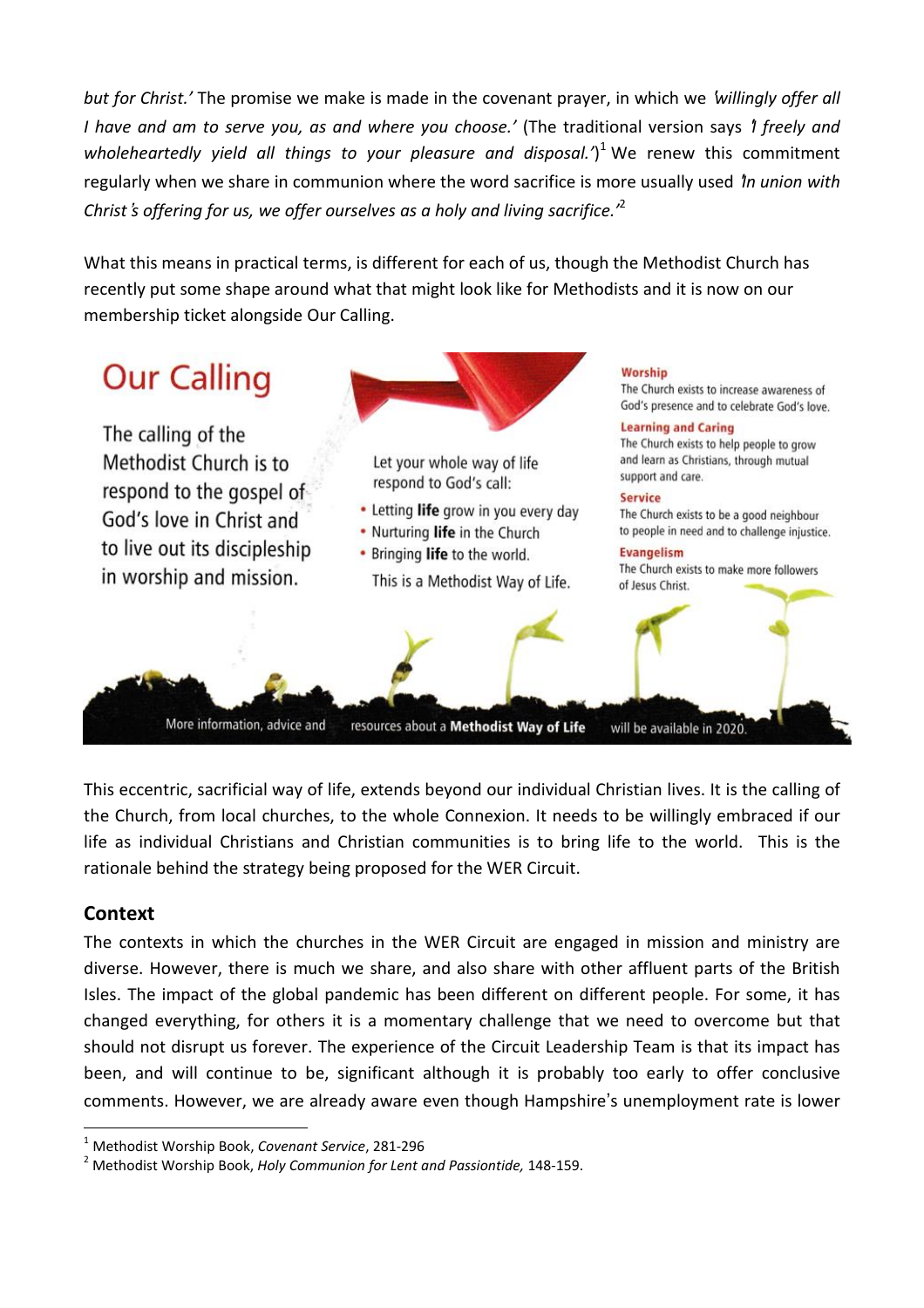than the national average with housing costs about £50,000 above the national average, the presence of shelters for homeless people, food banks, and the need for *Make Lunch* and *Dovetots Plus* in our churches, are evidence of poverty. This has increased during the last 18 months. More hidden is the poverty that comes with loneliness, limited neighbourliness and community spirit, or from the search for material fulfilment. This is the poverty Jesus calls poverty of spirit in Matthew's Beatitudes. Most people are very busy, and do not have time to invest in the local community or in their own spiritual lives. Into this environment come thousands more people, moving into housing with no communities or places of worship.

We live in a society that is changing. The 2018 report on The Ministry in the Methodist Church<sup>3</sup> identifies some of these changes and we reflected on these at a staff meeting in the autumn of 2019.

- The greater emphasis on individual choice is resulting in an ever-more dominant, 'me first' attitude. Religion and spirituality are increasingly approached within a consumerist framework.
- Faith lives alongside a more assertive secularism in a multi-cultural, multi-faith society. With Christianity being only one of many faith options and the Church's behaviour coming under greater scrutiny, Christianity's influence and moral authority has diminished.
- Social and political polarisation, along with economic, regional and generational differences, are creating new divisions within British society and these are being seen in issue-based campaigning such as climate change or new builds in 'our' backyard.
- The pace of life is increasing and is reinforced by technology and social media.
- While denominational identity is declining, there is also less energy for ecumenism. The British Methodist Church is now a marginal organisation in a constantly changing society.
- Along with other voluntary organisations, churches are affected by a growing unwillingness to commit, whilst at the same time being required by law to be compliant with an increasing regulatory framework that includes safeguarding children and vulnerable adults, health and safety, GDPR, charity law etc.

WER's staff are aware of how challenging these changes are. With change as a constant, we recognise that many Christians and churches react defensively, seeking to maintain the church as one place where the legacy of the past is honoured. Yet, we also know that among us there are people of deep spirituality, who are willing to let go of what nurtured them in the past in order to make space for others. So, we reflected on what gets in the way of churches seeking a spiritual as well as a physical legacy and identified a number of possibilities. These are included in the conclusion below.

# **The Challenge of Resources**

 $\overline{a}$ <sup>3</sup> <https://www.methodist.org.uk/media/7937/conf-2018-32-ministry-in-the-methodist-church.pdf>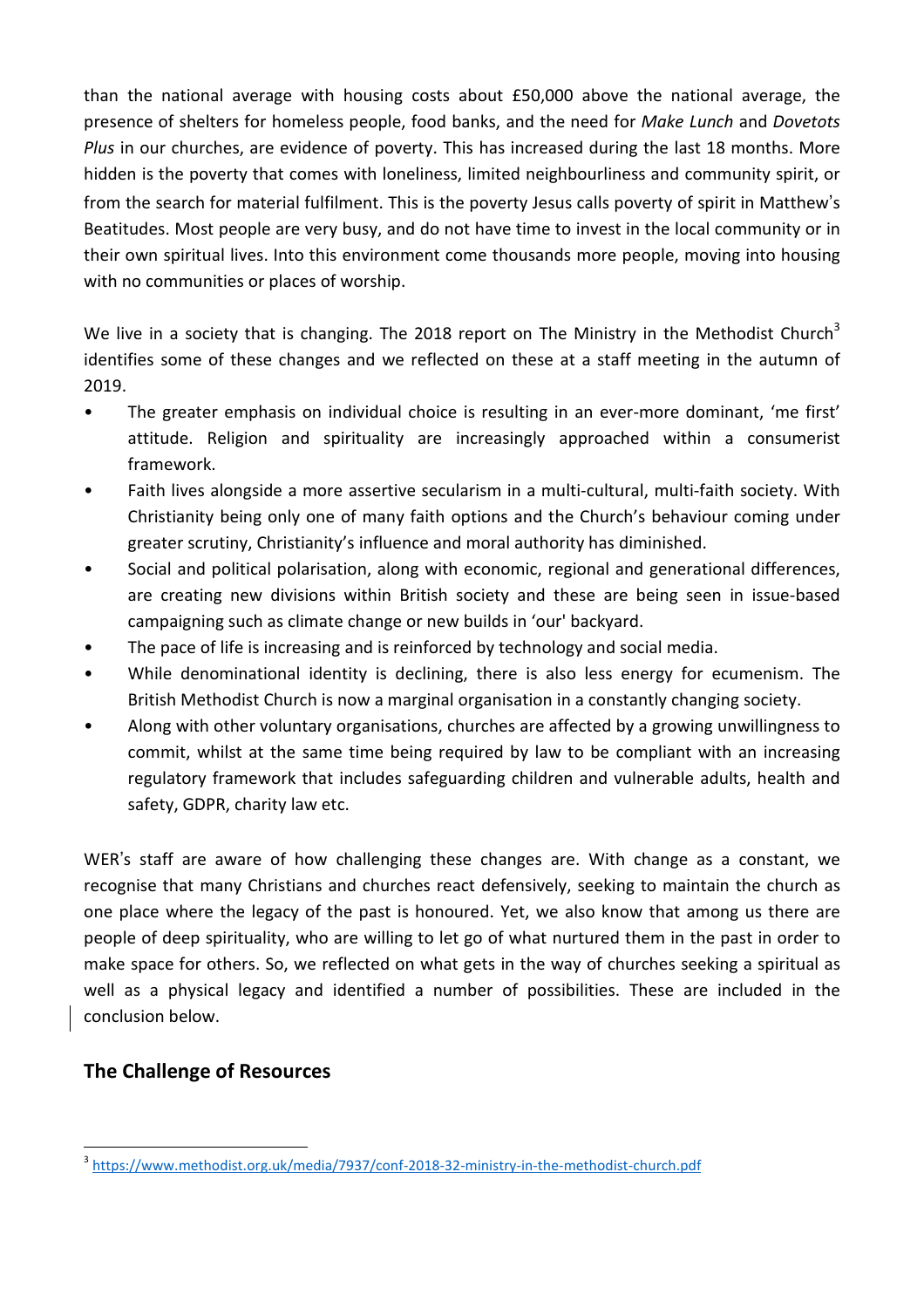The resources available to the churches in this Circuit, and to the Circuit – money, people and property - are finite. The pandemic has increased the scarcity of all except church buildings.

### **People**

Between 2013 and 2020, the total Circuit membership has declined, from 999 to 772. Attendance has declined further, from 909 to 665 (October 2019 figure). This does not include attendance of those who are not counted as Methodists at St Francis, Valley Park and United Church, Winchester. In 2020 reporting changed, and the total including LEP members, is now 1022.

This isn't simply an issue of numbers, it also represents a reduction in the people resources available to churches, for maintenance and governance as well as mission and ministry. One of the most pressing challenges for all churches is the availability of people to undertake roles necessary for a church to exist.

These include stewards, treasurers, pastoral visitors, property stewards, safeguarding officers, GDPR champions, and Church Council secretaries and musicians. As well as that, staff work with children, young people, and other activities to build up the life of the church and engage in mission. In addition, the Circuit is also dependent on churches releasing some of their members to serve the wider Connexion, in the Circuit and District. Worship could not happen were it not for Local Preachers, Worship Leaders and supernumerary ministers. Circuit oversight requires Circuit Stewards to manage the Circuit's property and finances and to oversee lay employment, Safeguarding and governance.

Many members are giving their time sacrificially, holding several roles in churches and across the Circuit, but with ageing congregations this situation is not going to improve unless there is growth or we invest resources in employees. Some administration can be streamlined and churches can share resources, but without people churches cannot function.

We are yet to see the totality of the pandemic's impact on people's willingness to share their time and gifts. Throughout the last 18 months, those in leadership roles have continued to offer sacrificial service, ensuring that the Circuit has continued to function. For their time and energy in challenging circumstances we are grateful. However, there are also indications that this time has provided some with an opportunity to reassess their priorities and, after many years of service, some Local Preachers and supernumerary ministers are choosing to step back from public ministry.

#### **Lay and Ordained Staff**

#### *The existing situation*

In 2021-22 we have had following staff in the circuit. Full-time staff are three presbyters, a minister of the United Reformed Church at United, Winchester, an Anglican minister at St Francis, Valley Park, and a children and youth worker. Two supernumerary ministers at Wesley, Weeke and Kings Somborne (50%) and Colden Common with Tywford (9 hours). Our minister Without Appointment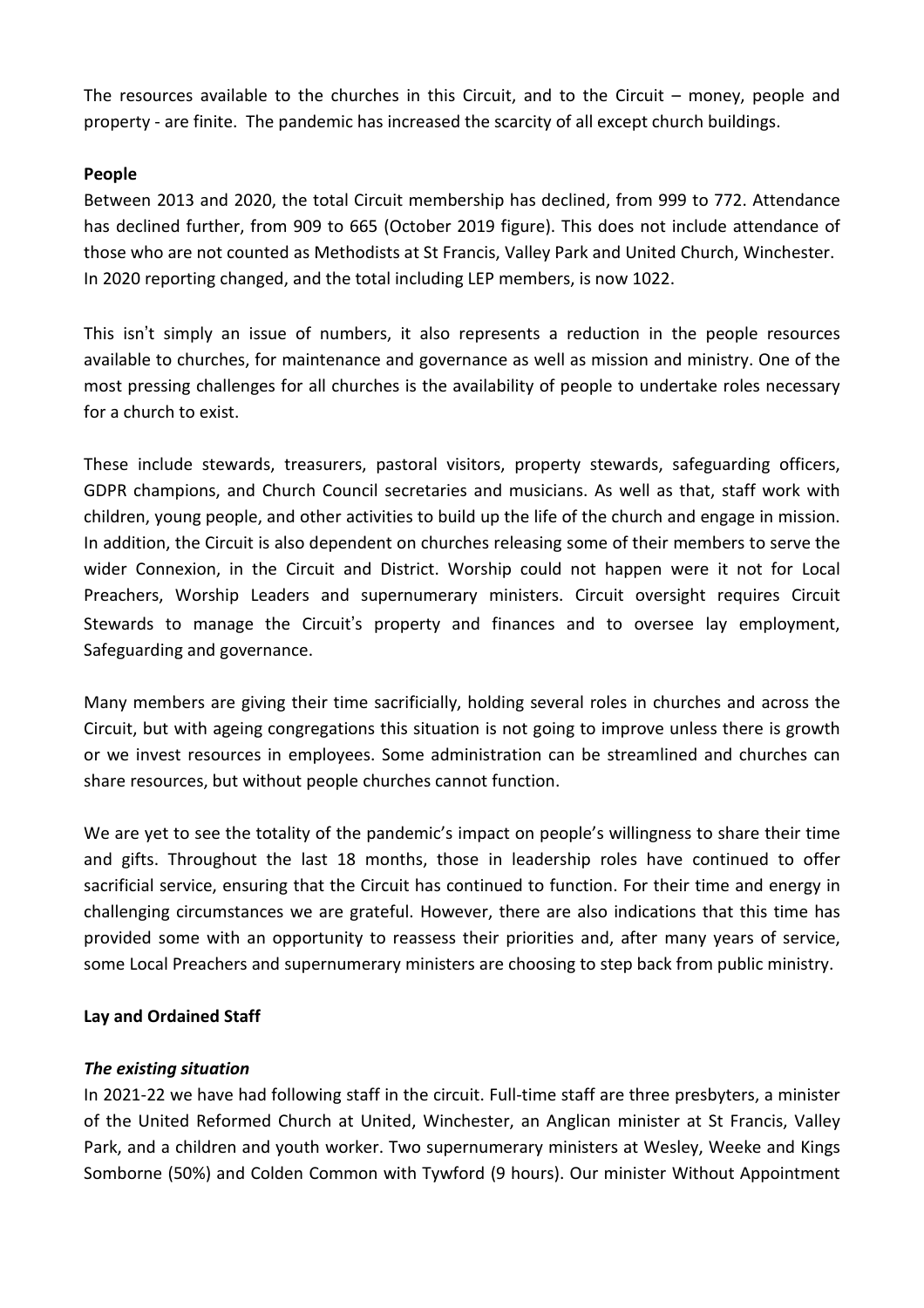at Bishopstoke and St Andrews (50%). The rest of the staff team is three part-time lay workers and a part-time administrator for 16 hours. We have recently appointed two Local Pastors and are looking for a third.

Spreading ministerial resources ever more thinly is counter-productive. This does not allow presbyters the time to get to know the members of the churches for which they have pastoral responsibility or the communities in which those churches are set. As a result, they are less effective in enabling congregations to engage in mission in those communities alongside other churches. The reducing availability of ministers across the Connexion means that seeking more than the existing number of ministers is unlikely to be successful – even if we could afford them.

#### *Area Ministry Teams*

In the light of recent experience, the Circuit Stewards and CLT have done some significant rethinking about the way in which ministry might be offered in the future. We recommend that that presbyters, local pastors and pastoral assistants work cooperatively in teams across specified areas, to support each other and share the ministry and mission work agreed with the churches and circuit. Each church will have a named minister or ministers and churches will have an opportunity to share their views about these groups. Three Area Ministry Teams have been agreed. We will begin work to establish these in 2021-22. The staff listed below is what is intended for 2022-23.

**Central Area team:** Chandler's Ford, St Francis' Valley Park, St Andrews, Bishopstoke and Colden Common with Twyford will include 2 full-time presbyters, and the minister Without Appointment (50%). One of the full-time presbyters will working alongside the Recognised and Regarded minister at St Francis, Valley Park. Two Pastoral Assistants have been appointed for Chandler's Ford.

**Northern area team:** United, Wesley, Kings Somborne and Alresford will include 2 full-time presbyters (one URC) and a part-time local pastor. This will be the area in which the Superintendent is based.

**Southern Area team:** Romsey, Cadnam, Wellow and Canada Common and Landford will include 1 full-time presbyter, 2 local pastors and 1 pastoral assistant.

The Superintendent and Deputy Superintendent (see below) Ministers, with the Children and Youth Worker and the Circuit Administrator will work across all three areas.

Further work needs to be done on: a) establishing a pattern for team meetings that ensures that the staff continue to be a Circuit Staff team whilst also meeting in areas, b) oversight of each Area Ministry Team, and c) where there is more than one presbyter, clarity about line management responsibilities.

Local pastors, as Presbyters are, will be circuit appointments tied to area ministry teams. The local pastors and pastoral assistants will been line managed and their work overseen by one of the presbyters within the area team. Local pastors and Pastoral Assistants will receive group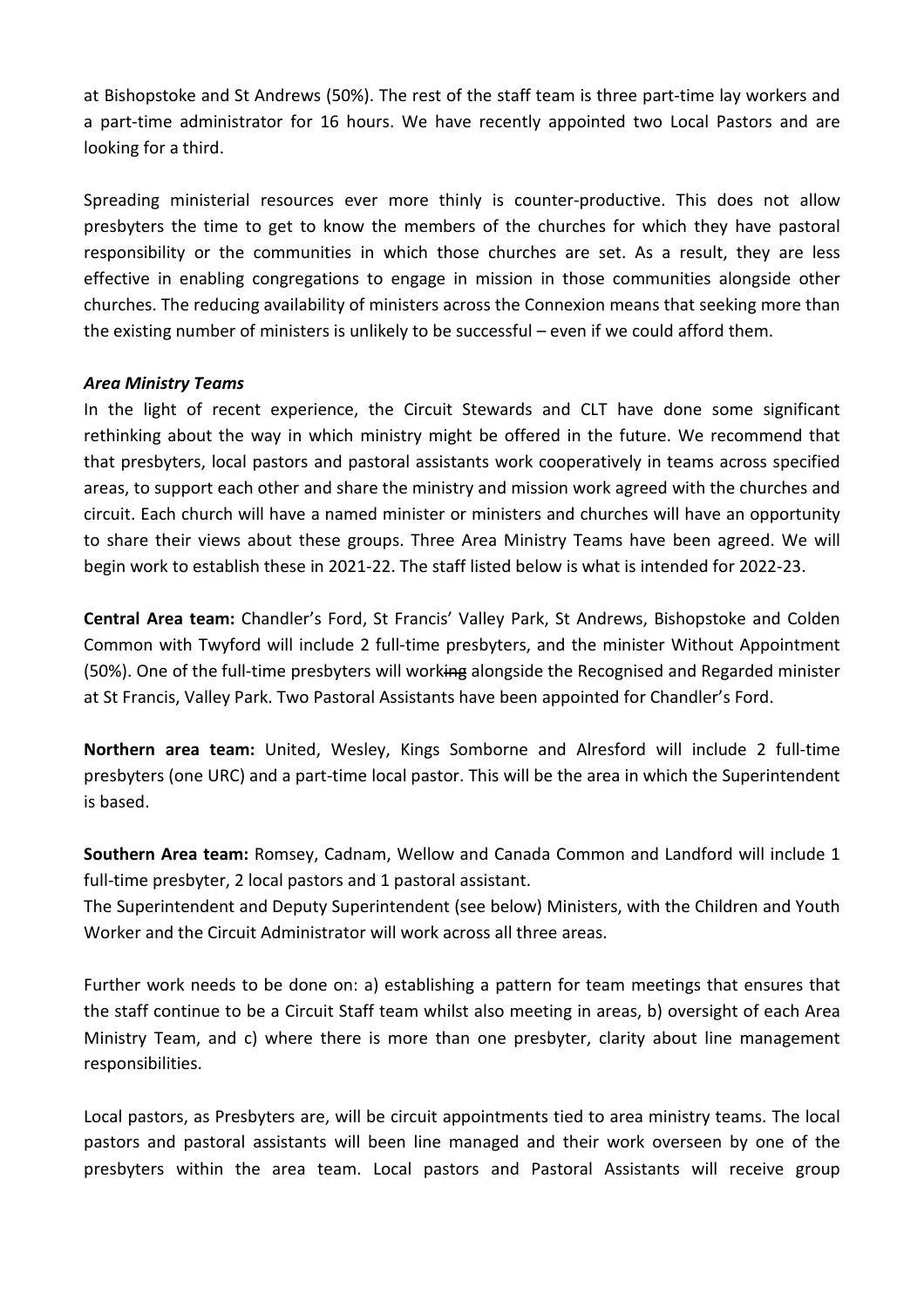supervision. The supervision of the Presbyters is determined by the District Implementation Plan. The teams will be kept under review by the CLT and will evolve as mission opportunities arise.

### *Establishing Expectations of staff*

In order to establish as shared understanding of the roles of presbyters and local pastors we will undertake a piece of work setting out what is expected of presbyters e.g. chairing meetings, managing pastoral work, developing mission opportunities etc. Currently, all Presbyters are provided with a 'Letter of Understanding' when a match is agreed, but it is very general and not particularly helpful. We have agreed a generic job description for a Local Pastor. This will be the basis for a refined job description when we seek to recruit for particular area and will be agreed with the churches concerned. The Presbyters' meeting and the CLT will take the lead on this work before further discussion in the Circuit Meeting.

With these expectations clarified, there will provide the starting point for conversations with the Stewards and Leadership Teams in each church to agree the priorities for staff, also taking notice of the particular callings and passions of each staff member. These will be shared with those in oversight of staff members (including line managers, the Superintendent and Deputy, as well as Supervisors and the Circuit Stewards involved in Ministerial Development Reviews).

### *A formal division of work between the Superintendent and Deputy Superintendent*

There is a need to readjust the workload of the Superintendent. In the short term the Circuit Stewards are working with the Superintendent and Deputy Superintendent. In the longer-term, the workloads will be re-aligned by transferring parcels of work and responsibility from the Super to the Deputy. The Circuit Stewards and the Superintendent will work together to identify these tasks and responsibilities. The additional work for the Deputy Super should be relieved by local pastor support within Area 3.

### *A Circuit-wide Strategy for Youth and Children's Work*

Currently the strategy for youth and children's work and for the priorities of the Children and Youth Worker are agreed by the Management Committee and reported to the Superintendent and from time to time, the Circuit Meeting. There is some good circuit-wide work happening and the churches working with children and young people receive excellent support. The time is right to establish and agree a Circuit policy and priorities.

#### *Resourcing Worship*

A significant resource available to the Circuit is the commitment of Local Preachers who enable us to provide regular worship in all of our churches, along with the Worship Leaders who serve individual churches. Prior to the pandemic we had very few Local Arrangements on the Plan but noted that the travel required in a Circuit this size challenges our commitment to be an eco-circuit. The pandemic has challenged us to rethink how worship is resourced and we need to continue to learn from what we have done well. We also need to note that the pandemic has resulted in a significant loss of people resources – Local Preachers, Worship Leaders and supernumerary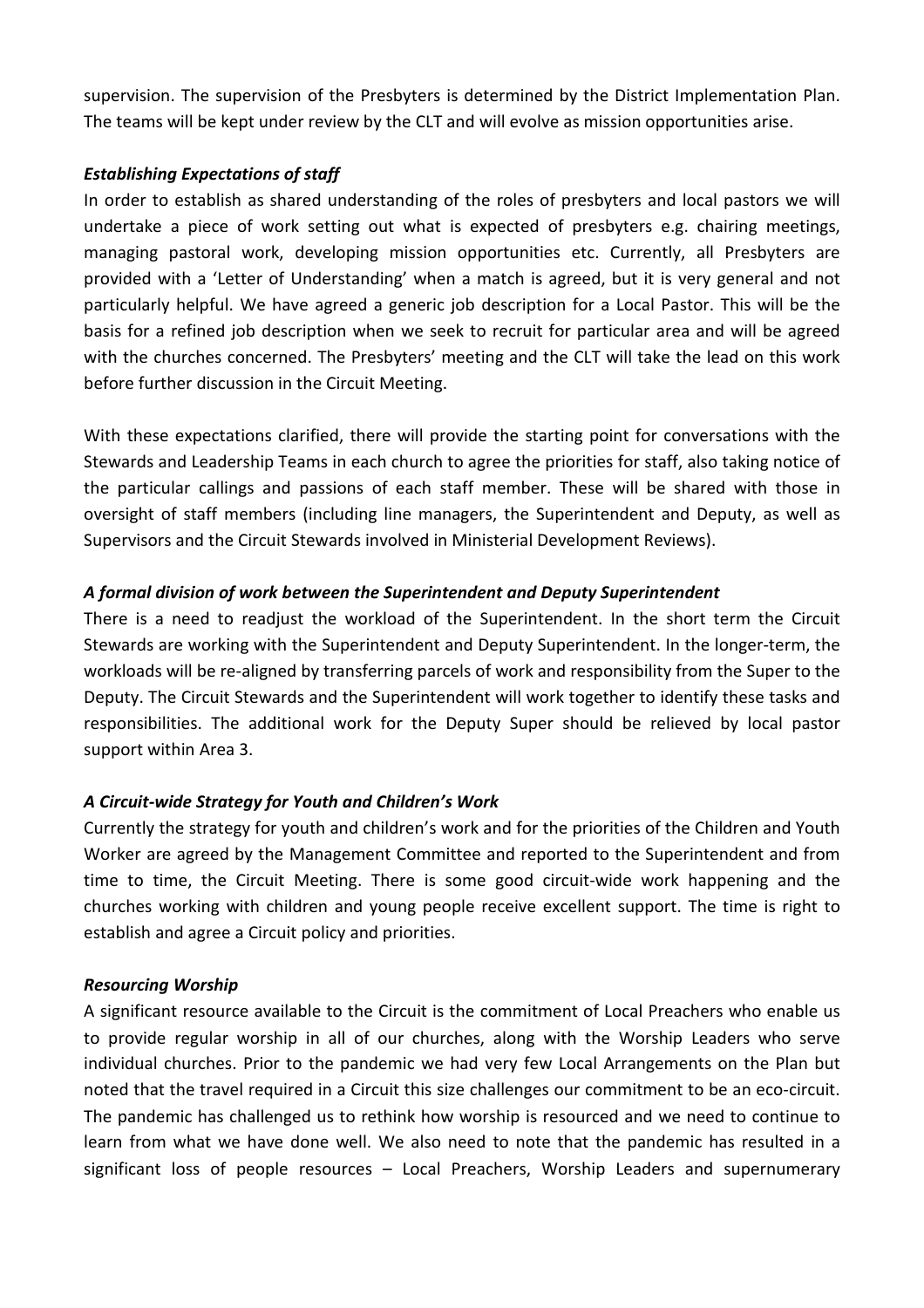ministers. With others, they have worked hard to provide worship and spiritual resources for churches and the wider Circuit. However, it has also been a time of reflection and some have chosen to reduce their commitments or to step back from public ministry.

All this has led to a significant reduction in the number of people available to lead public worship Sunday by Sunday. On the last Plan-making day we were 36 appointments short. The final Plan was better than this but only because preachers have agreed to additional appointments. We cannot keep on assuming that this is possible. The June - August Plan is always challenging because of ministers' and preachers' holidays, but there are 6 more regular services still to be re-instated. There is also a desire to keep some of the online worship and some churches are considering new forms of worship. The presbyters' and LPWL meetings are considering a way forward but churches and the Circuit as a whole will also need to reflect on which of their services should take priority, and how we decide.

The Winter quarter may also see churches reduce the frequency of Sunday service or close until Easter. The circuit will need to resource worship opportunities for those who find themselves at home without access to a local congregation. Alternatively, creative ways of sharing worship through online engagement or posted resources need to be factored in.

#### **Finance**

There are five sources of financial resources available to this Circuit and its churches: properties (churches and manses), investments and cash in the bank, income from lettings, the pockets of our congregations, and where grant applications are possible, in grant-making organisations. It should be noted however, that grant applications are largely for new or exceptional work, usually requiring significant local funding, and where projects need to become self-funding after 3-5 years and that Connexional grants are now only available for work establishing 'New Places for New People.'

Churches across the Circuit are seeing their income fall – money received from congregation members has declined and letting income has been hard hit by the impact of the pandemic. This will take time to reverse – letting incomes may increase as lockdown restrictions ease and gift days and fellowship events for fund raising will help. However, this will require additional time of members and employees and may detract from our core mission and ministry. Given this, the only available funds that the Circuit currently has are those already held or from the sale of property.

#### **Property**

Within the WER Circuit, 14 churches and 5 manses, are Methodist Trust properties. Church Councils and the Circuit Meeting are the local managing trustees but all our buildings belong to the Methodist Church and we hold them in trust. The Methodist Council now requires Circuits to create a mission plan that includes a property strategy and encourages us to ask some critical questions. We haven't yet begun to do this task.

#### **Eco-Circuit**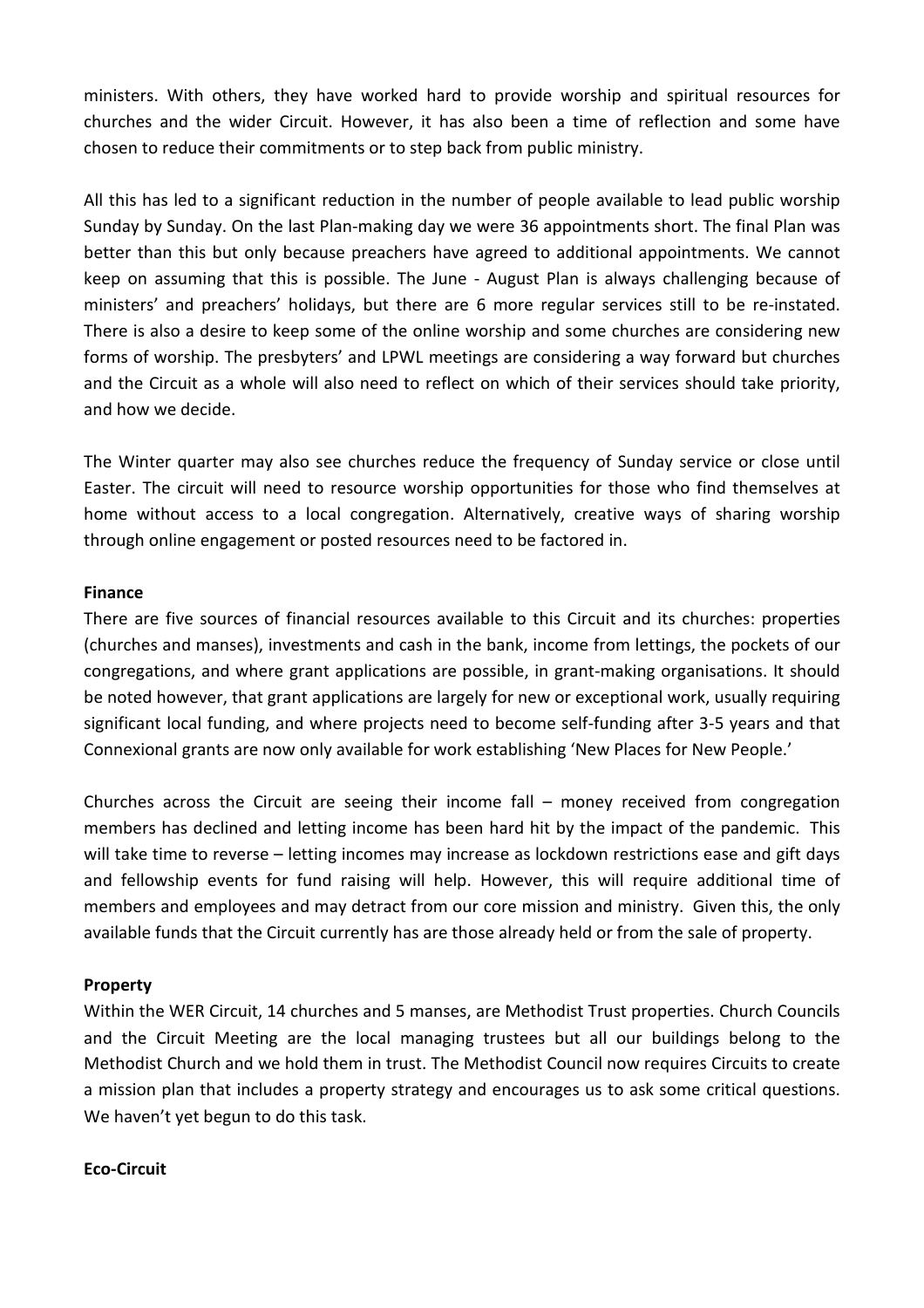The Circuit has the distinction of remaining the sole Eco Circuit in the Connexion. Other Circuits are certainly prioritising this as their target too. We have an opportunity to go beyond a bronze award if two more of our churches could take steps to gain an Eco Church award. Climate Sunday Services this summer will be opportunities for churches to consider their level of commitment.

# **Centres of Mission and Centres of Fellowship**

In several circuits and districts across the Connexion, churches have been designated as centres of mission or centres of fellowship. We have done the same. However, we recognise that there is some dissatisfaction with these categories and the pandemic prevented us from meeting with the majority of churches to explore their future further. However, we wish to retain them for the moment, noting the following.

- In March 2020, the Circuit Meeting agreed that every church is a Fellowship Centre and will need to manage their own property, finance, Safeguarding and governance. If this is not possible, or membership drops below 7 (a proposal to increase this to 12 will be debated at Conference), they will be helped if they so wish, to find alternative meeting premises or to join with another fellowship for mutual support.
- Churches worked hard to provide evidence that they met the criteria for missional communities / churches.
- The categories will be used by the Area Ministry Teams and revisited in the light of experience.

### **Centres of Fellowship**

Centres of fellowship are those in which there is deep and deepening fellowship between members but where the opportunities for growth are limited by the capacity of members or their location. By concentrating on the things they are good at, rather than trying to do everything, centres of fellowship churches will be, or become, attractive Christian communities to those who live in their locality. They will focus on worship, learning and caring. They will seek ways of letting life grow in individual members and nurturing life in the church. They will still engage in service and evangelism but their main way of bringing life to the world, will be through planned giving and the witness of individuals.

The primary purpose of the activities these churches undertake in the community will be to build up the life of local communities. While it is hoped that they will also attract people to explore the Christian way of life, they will provide opportunities for isolated people to meet in a supportive and safe environment.

The developing weakness in Centres of Fellowship is the lack of available office holders. Federating societies or some becoming classes of another may help lift some of the burdens and provide a realistic level of support and is being actively explored.

#### **Missional Churches / Communities**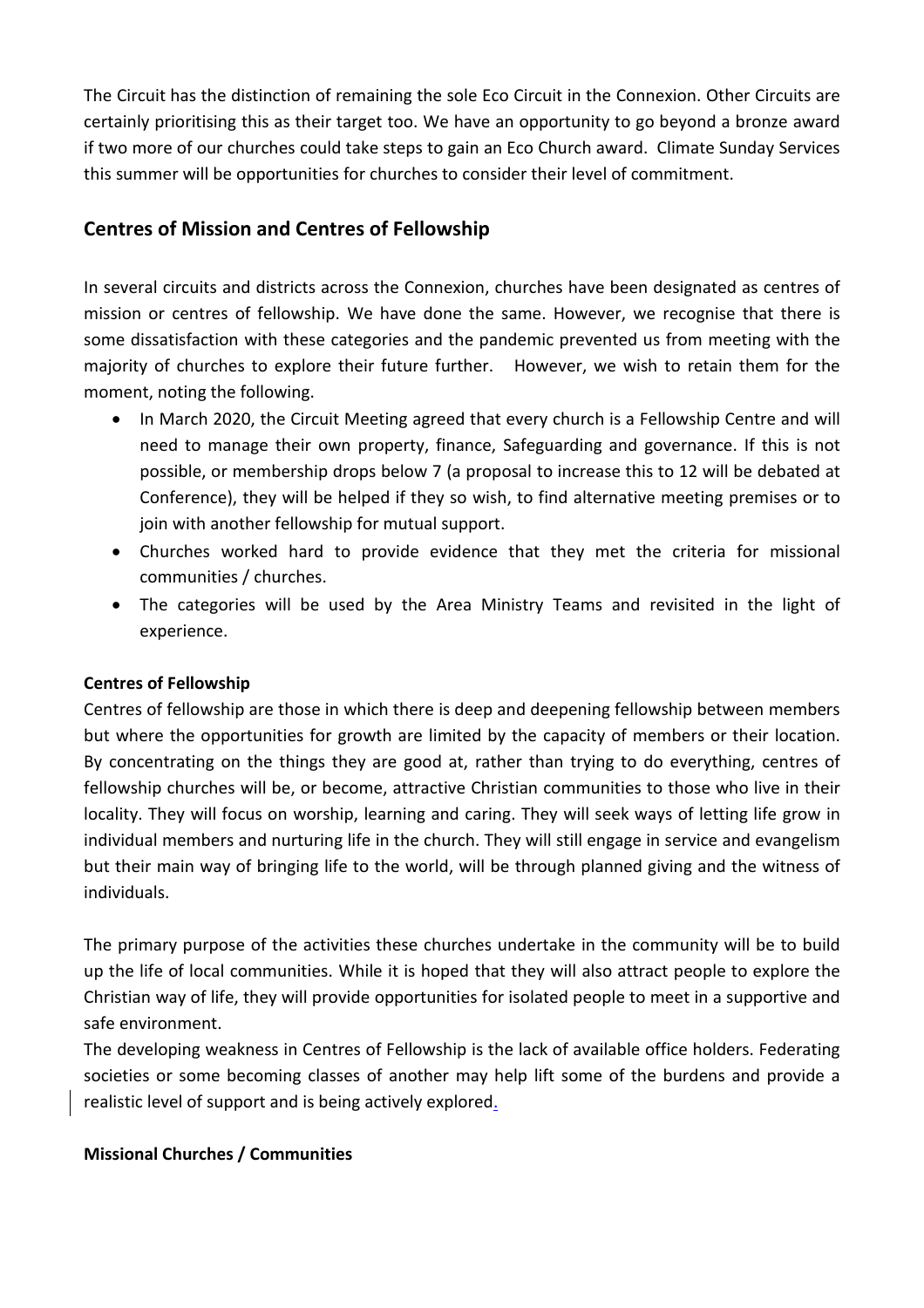Centres of mission are churches that are growing in depth or size, those with significant community or ecumenical engagement, or the potential for continuing growth. They will be actively engaged in all four areas of Our Calling. They will be consistently seeking ways of letting life grow in individual members, of nurturing life in the church, and will be bringing life to the world as individuals and as a community.

What that looks like will be different for each, so they will provide evidence that, over the past 18 months, they have been engaged in activities that meet at least three of the following objectives $^4$ :

- Making new disciples and growing in discipleship
- Establishing fresh expressions of church and church planting
- Developing initiatives in mission-shaped ministry
- Engaging in community-focused social action
- Working with families, young people and children, and older people
- Reaching the missing generations
- Building community cohesion

It is assumed that centres of mission have sufficient resources to manage their own property, finance, Safeguarding and governance effectively.

### **Local Ecumenical Partnerships**

In addition to these two categories, there are also Local Ecumenical Partnerships which, currently have ministers from other denominations. United has more engagement with the Circuit than St Francis and is currently undertaking a review that we hope will lead to a clearer understanding of their relationship with the Circuit and to the proposed Area Teams. Regardless of this, when

ministry changes, a conversation with these churches will be required to decide on which category they fall into. This also includes churches actively seeking relationships with another denomination where there is potential for ministry to be shared.

The new development at Landford, where Anglicans and Methodists have united for a weekly act of worship called The Gathering, is not a formal LEP but is a potentially-exciting way forward.

In rural parts of the circuit these cross-denominational links should be welcomed and encouraged. A tentative link between three of the churches in Wellow parish (West Wellow and Canada Common Methodists and St Margaret's CoE) may be another.

# **New Places for New People**

The WER Circuit also wishes to use its resources of staff time, energy and finances to create 'new places for new people.' The aim of this work would be to encourage and equip Christians moving into new areas to contribute to building community cohesion and to reach out to those who do not yet know Jesus. It should be noted that Connexional Grants are now only available for this category of mission. The focus will be on 'church' as a community gathered in the name of Christ; not on our present church buildings.

 $\overline{a}$ <sup>4</sup> These are the objectives agreed by The Hull (Centre and West) Circuit and were used as a starting point in WER.